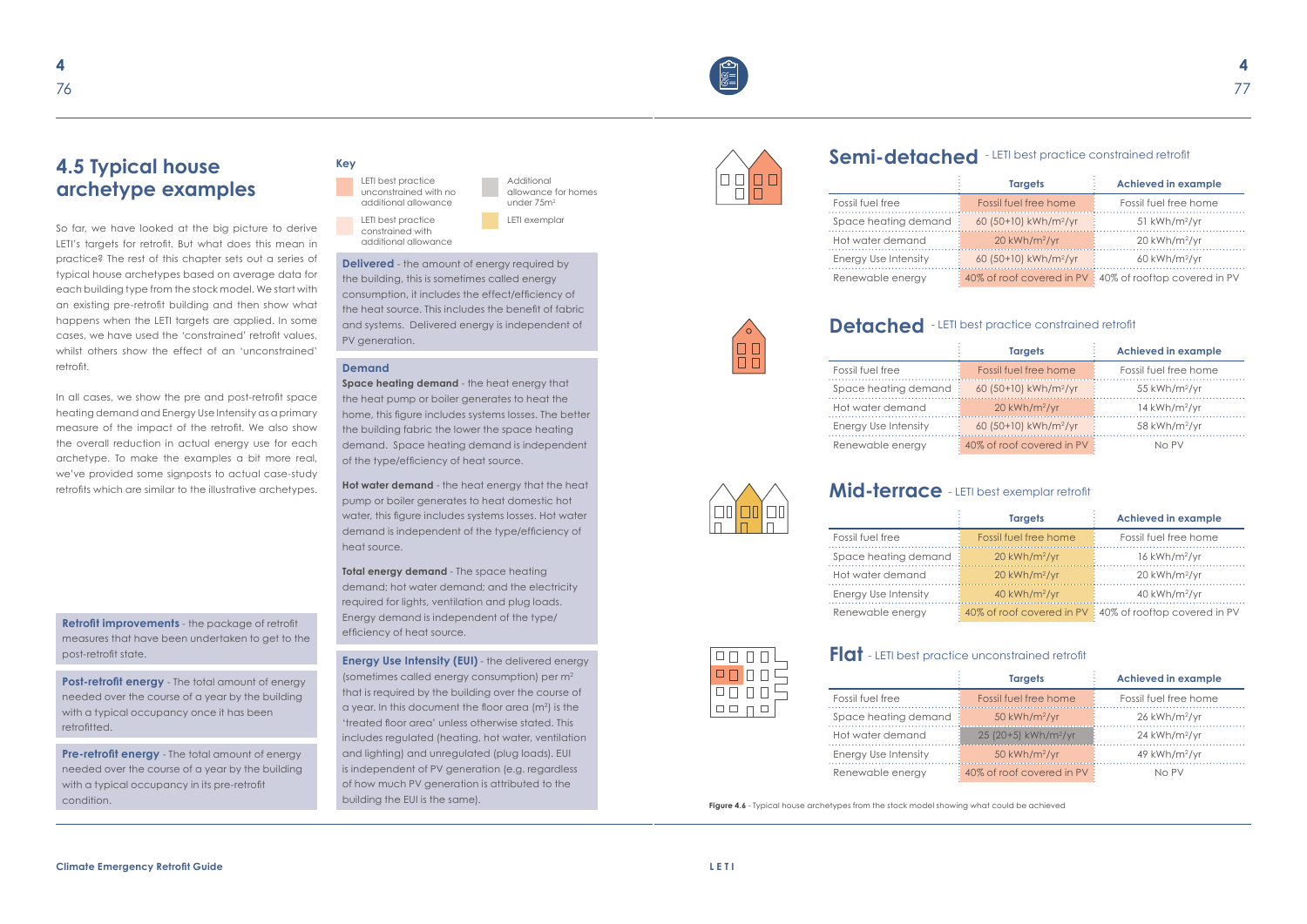

# **Retrofit improvements**

#### **Total energy demand**

the space heating demand; hot water demand; and the electricity required for lights, ventilation and plug loads.

**Delivered energy**

refers to the energy consumed by the building for heating, hot water and electricity. It is called Energy Use Intensity when divided by the floor area of the building.



*Annex A: How do our homes produce carbon?*

# **Existing specification**

*(0% from gas/ fossil fuel)*

# **Final specification**

fitted with PV

### **Systems Post-retrofit**

 $\bigcap$ **Post Retrofit Retrofit Retrofit Property** 

## **Best practice**

### Semi-detached example **Pre Retrofit**

*Use of low flow fittings and improved insulation*

S/person/day person/day

*Energy Use Intensity (EUI) over treated floor area (TFA)*

### **Unconstrained Constrained Exemplar**



|                       | $\cdots$                               | . 9                                                 |                                      |
|-----------------------|----------------------------------------|-----------------------------------------------------|--------------------------------------|
| <b>Systems</b><br>१११ | <b>Space</b>                           | <b>Hot water</b><br>Use of low flow fittings and im |                                      |
|                       | heating<br><b>ASHP</b>                 | Shower use                                          | 16 litres                            |
|                       |                                        | Other uses                                          | 9 litres/ $\kappa$                   |
|                       | <b>Ventilation</b><br><b>MVHR</b>      | Tank insulation                                     | $1.5$ W/K                            |
|                       |                                        | Pipe insulation                                     | 90%                                  |
| <b>Renewables</b>     |                                        |                                                     | (percent                             |
|                       | <b>Photovoltaics</b><br>40% of rooftop | 40%<br>of roof area                                 | overall p.<br>length (h<br>to heat s |

*Underlined values have been used to achieve the postretrofit EUI and space heating demand*

*Space heating demand* **23**



*Hot water demand*

| <b>Fabric</b>           |                                            | Unconstrained Constrained |                | <b>Exemplar</b> |
|-------------------------|--------------------------------------------|---------------------------|----------------|-----------------|
| Walls                   | Internal wall insulation                   | $0.18 W/m2$ .K            | $0.32 W/m2$ .K | $0.15 W/m2$ .K  |
| <b>Floors</b>           | Insulated between joists                   | $0.18 W/m2$ .K            | $0.20 W/m2$ .K | $0.15 W/m2$ .K  |
| Roof                    | Additional loft insulation                 | $0.12 W/m2$ .K            | $0.12 W/m2$ .K | $0.12 W/m2$ .K  |
| Glazing                 | Replace glazing                            | $1.00 W/m2$ .K            | $1.30 W/m2$ .K | $0.8 W/m2$ .K   |
| Air Tightness           | Draught-proofing and sealing 2.00 ach@50Pa |                           | 3.00 ach@50Pa  | $1.0$ ach@50Pa  |
| <b>Thermal Bridging</b> | Mitigated                                  | $0.10$ W/m.K              | 0.10 W/m.K     | $0.08$ W/m.K    |

*(percentage of the overall primary pipe length (heat source to heat store) that is* 

*insulated)*



covered in PV



Demand Delivered



energy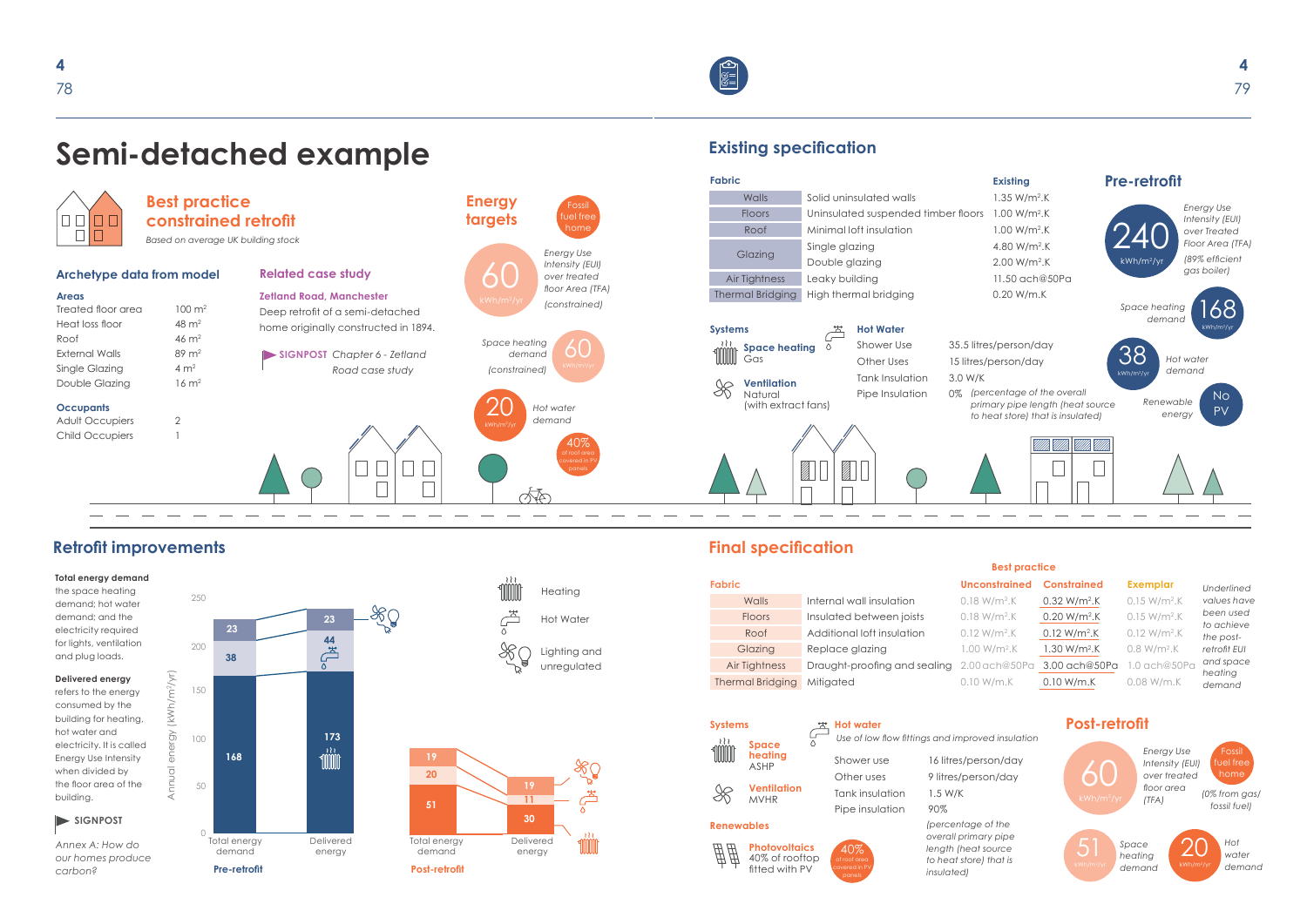

250 **Total energy demand**  the space heating demand; hot water demand; and the **16** 200 electricity required Annual Energy (KWh/m2/yr)<br>Annual Energy (KWh/m2/yr) for lights, ventilation  $\sqrt{r}$ Annual energy (kWh/m2/yr) **27** and plug loads. **Delivered energy**  $(\kappa \vee$ 150 refers to the energy consumed by the  $\gtrsim$ building for heating, hot water and **167**  $\overline{O}$ 100 electricity. It is called Energy Use Intensity when divided by the floor area of the 50 building. **SIGNPOST** *Annex A: How do*   $\bigcap$ *our homes produce* 

# **Detached example**

# **Retrofit improvements**

*carbon?*

# **Existing specification**

*Space heating demand*

# **Final specification**

**Systems Post-retrofit**

# **Best practice**

| nstrained | <b>Constrained</b> | <b>Exemplar</b> |
|-----------|--------------------|-----------------|





- *Use of low flow fittings and improved insulation*
- erson/day son/day
- *(percentage of the overall primary pipe length (heat source to heat store) that is*

# $\bigcap$

| <b>Fabric</b>           |                              | Unconstrained Constrained   |                         | <b>Exemplar</b> |
|-------------------------|------------------------------|-----------------------------|-------------------------|-----------------|
| Walls                   | Internal wall insulation     | $0.18 W/m2$ .K              | $0.32 W/m2$ .K          | $0.15 W/m2$ .K  |
| <b>Floors</b>           | No action                    | $0.18 W/m2$ .K              | $0.80 W/m2$ .K          | $0.15 W/m2$ .K  |
| Roof                    | Additional loft insulation   | $0.12 W/m2$ .K              | $0.12 W/m2$ .K          | $0.12 W/m2$ .K  |
| Glazing                 | Replace glazing              | $1.00 W/m2$ .K              | $1.30 \text{ W/m}^2$ .K | $0.8 W/m2$ .K   |
| Air Tightness           | Draught-proofing and sealing | 2.00 ach@50Pa 3.00 ach@50Pa |                         | $1.0$ ach@50Pa  |
| <b>Thermal Bridging</b> | Mitigated                    | $0.10$ W/m.K                | 0.10 W/m.K              | $0.08$ W/m.K    |



| <b>Systems</b>      |                                   | <b>Hot water</b> |                                                                                             |                       |
|---------------------|-----------------------------------|------------------|---------------------------------------------------------------------------------------------|-----------------------|
| 151<br><b>Space</b> |                                   |                  | Use of low flow fittings and improved insulation                                            |                       |
|                     | heating<br><b>ASHP</b>            | Shower use       | 16 litres/person/day                                                                        |                       |
|                     |                                   | Other uses       | 9 litres/person/day                                                                         |                       |
|                     | <b>Ventilation</b><br><b>MVHR</b> | Tank insulation  | 1.5 W/K                                                                                     | kWh/r                 |
|                     |                                   | Pipe insulation  | 90%                                                                                         |                       |
| <b>Renewables</b>   |                                   |                  | (percentage of the                                                                          |                       |
| ₩                   | <b>Photovoltaics</b><br>None      | <b>No</b><br>PV  | overall primary pipe<br>length (heat source<br>to heat store) that is<br><i>insulated</i> ) | kWh/m <sup>2</sup> /y |

- 
- *Underlined values have been used to achieve the postretrofit EUI and space heating demand*



*Hot water demand*

*(0% from gas/ fossil fuel)*

*Energy Use Intensity (EUI) over treated floor area (TFA)*

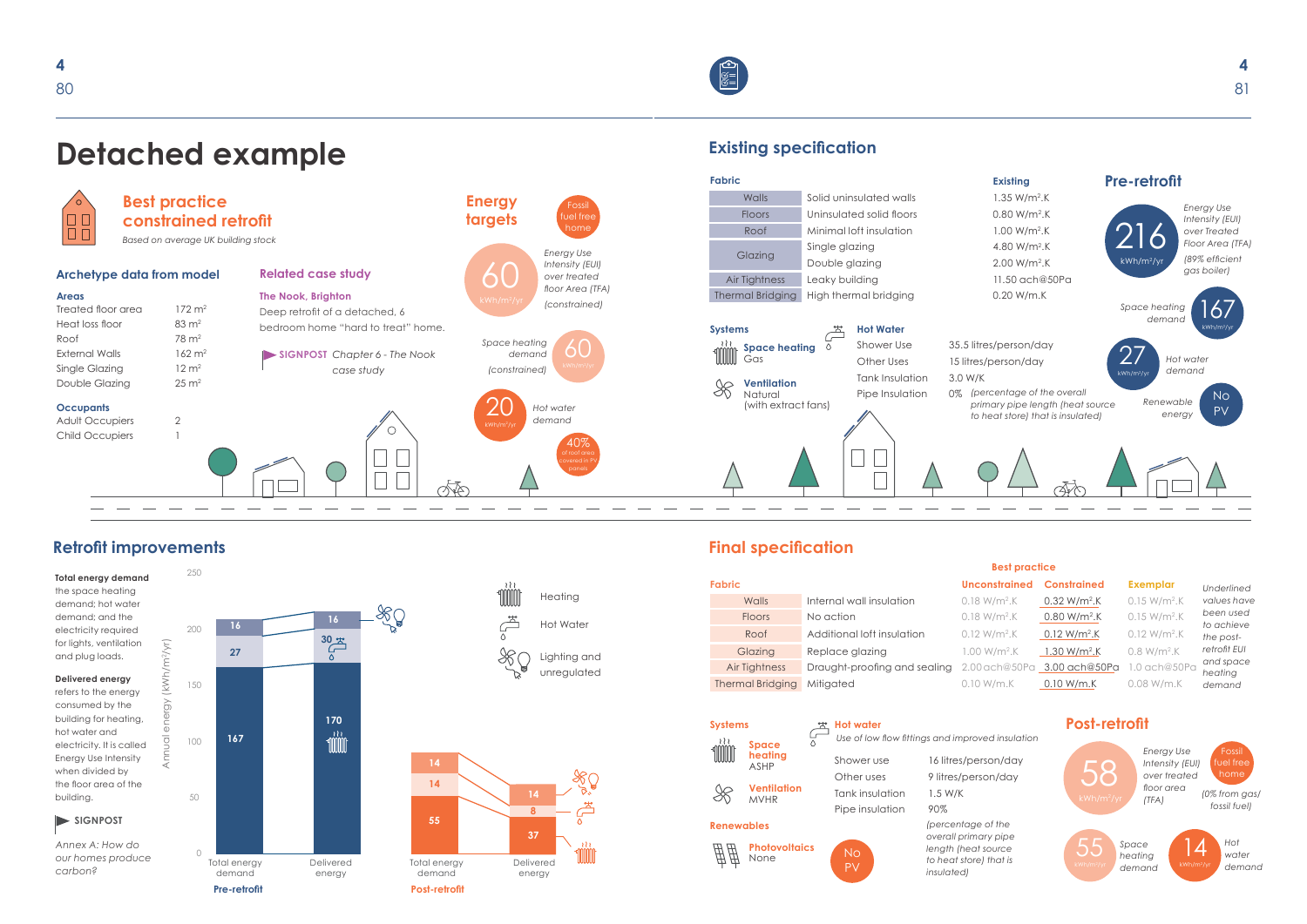



250

 $\equiv$ 

**MI Heating**  $\begin{picture}(120,15) \put(0,0){\line(1,0){15}} \put(15,0){\line(1,0){15}} \put(15,0){\line(1,0){15}} \put(15,0){\line(1,0){15}} \put(15,0){\line(1,0){15}} \put(15,0){\line(1,0){15}} \put(15,0){\line(1,0){15}} \put(15,0){\line(1,0){15}} \put(15,0){\line(1,0){15}} \put(15,0){\line(1,0){15}} \put(15,0){\line(1,0){15}} \put(15,0){\line($ Hot Water  $\frac{1}{2}$ Lighting and unregulated

o∯ Tom

DET

**Areas** Treated floor area  $85 \text{ m}^2$ Heat loss floor  $41 \text{ m}^2$ Roof  $40 \text{ m}^2$ External Walls  $49 \text{ m}^2$ Single Glazing  $1 \text{ m}^2$ Double Glazing 13 m<sup>2</sup>

# **Mid-terrace example**

 $\Box$ 

# **Retrofit improvements**

**SIGNPOST** *Chapter 6 - Haddington Way case study*

**SIGNPOST**

*Annex A: How do* 

*carbon?*

#### **Occupants**

Adult Occupiers 2 Child Occupiers

*Based on average UK building stock*

#### **Exemplar retrofit**

#### **Archetype data from model Related case study**

**Haddington Way, Aylesbury** A comprehensive retrofit for a row of terraced homes.

|                       | <b>Thermal Bridging</b>                | Mitigated                                        | 0.10 W/m.K                                                            |
|-----------------------|----------------------------------------|--------------------------------------------------|-----------------------------------------------------------------------|
| <b>Systems</b><br>151 |                                        | <b>Hot Water</b>                                 | Use of low flow fittings and improved insulation                      |
|                       | <b>Space</b><br>heating<br><b>ASHP</b> | Shower use                                       | 16 litres/person/day                                                  |
|                       | <b>Ventilation</b><br><b>MVHR</b>      | Other uses<br>Tank insulation<br>Pipe insulation | 9 litres/person/day<br>$1.5$ W/K<br>90%                               |
| <b>Renewables</b>     |                                        |                                                  | (percentage of the                                                    |
|                       | <b>Photovoltaics</b><br>40% of rooftop | of roof area                                     | overall primary pipe<br>length (heat source<br>to heat store) that is |

fitted with PV

**14** *Space*  **8** *heating* 



# **Existing specification**

|                                |                |                | <b>Exemplar</b>                                          |
|--------------------------------|----------------|----------------|----------------------------------------------------------|
| Cavity and external insulation |                | $0.32 W/m2$ .K | $0.15 W/m2$ .K                                           |
| Insulate below new screed      | $0.18 W/m2$ .K | $0.20 W/m2$ .K | $0.15 W/m2$ .K                                           |
| Additional loft insulation     | $0.12 W/m2$ .K | $0.12 W/m2$ .K | $0.12 W/m2$ .K                                           |
| Replace glazing                | $1.00 W/m2$ .K | $1.30 W/m2$ .K | $0.8 W/m2$ .K                                            |
| Draught-proofing and sealing   |                |                | 1.0 ach@50Pa                                             |
| Mitigated                      | 0.10 W/m.K     | 0.10 W/m.K     | 0.08 W/m.K                                               |
|                                |                | 0.18 W/m².K    | Unconstrained Constrained<br>2.00 ach@50Pa 3.00 ach@50Pa |

*demand*



# **Final specification**

# **Systems Post-retrofit**

# **Best practice**

20

*Use of low flow fittings and improved insulation*





**Fabric**



#### **Unconstrained Constrained Exemplar**

Pipe insulation 90% *(percentage of the overall primary pipe length (heat source to heat store) that is insulated)*





*Underlined values have been used to achieve the postretrofit EUI and space heating demand*



*Hot water demand*

*(0% from gas/ fossil fuel)*

*Energy Use Intensity (EUI) over treated floor area (TFA)*



**Energy** 

20



*Hot water demand*

40%

#### **Total energy demand**  the space heating demand; hot water demand; and the electricity required for lights, ventilation and plug loads.

**Delivered energy** refers to the energy consumed by the building for heating, hot water and electricity. It is called Energy Use Intensity when divided by the floor area of the building.